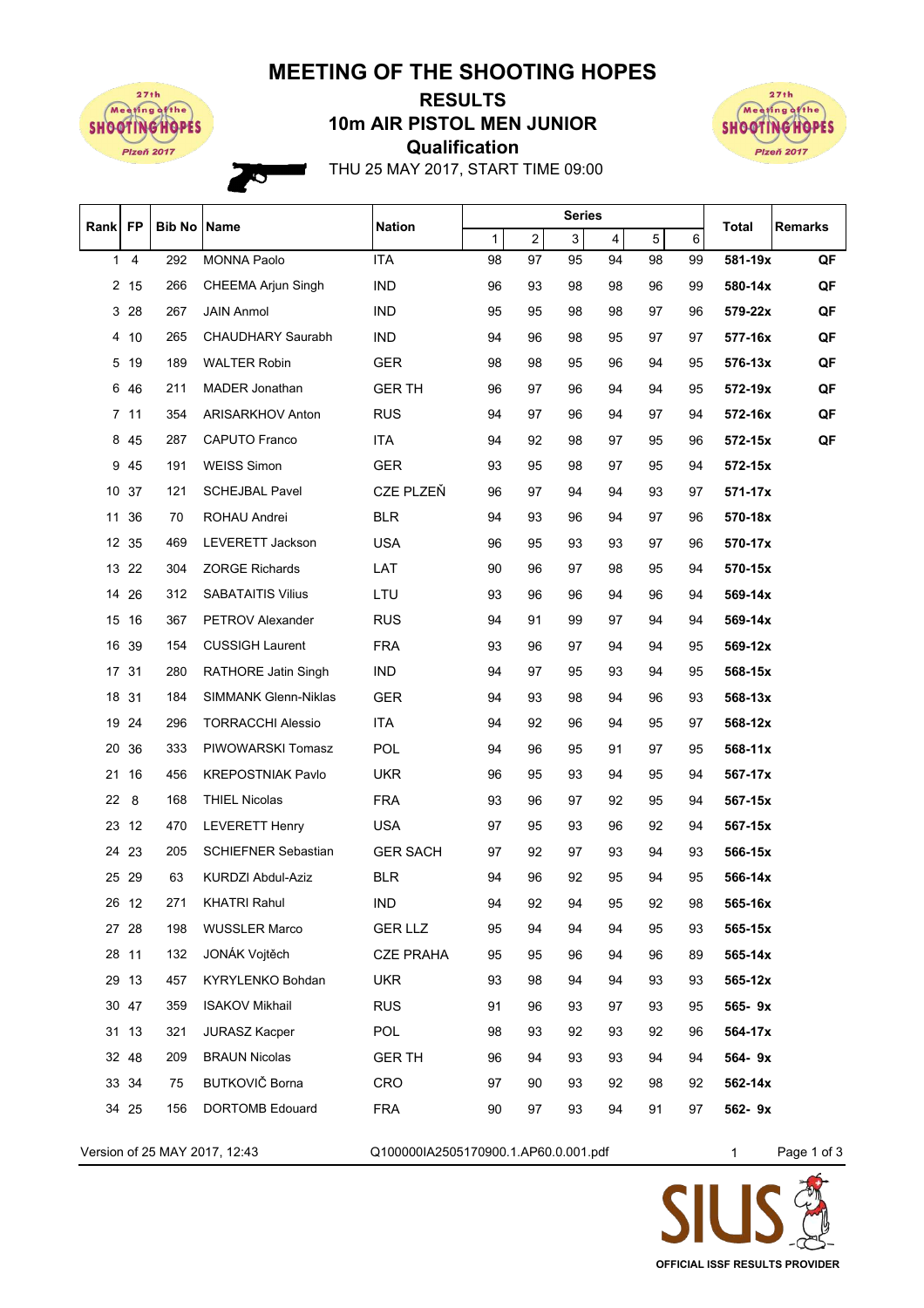| Rank                             | <b>FP</b> | <b>Bib No</b> | Name                         | <b>Nation</b>                        | <b>Series</b> |                |    |    |    | Total   | <b>Remarks</b> |                 |
|----------------------------------|-----------|---------------|------------------------------|--------------------------------------|---------------|----------------|----|----|----|---------|----------------|-----------------|
|                                  |           |               |                              |                                      | $\mathbf{1}$  | $\overline{2}$ | 3  | 4  | 5  | $\,6\,$ |                |                 |
|                                  | 35 20     | 29            | TUPÝ Antonín                 | <b>CZE DUK</b>                       | 94            | 93             | 95 | 94 | 94 | 92      | 562-9x         |                 |
| 36                               | 37        | 372           | ČEPER Jože                   | <b>SLO</b>                           | 94            | 92             | 94 | 92 | 95 | 95      | 562- 7x        |                 |
|                                  | 37 24     | 459           | SAMOSTROL Oleksandr          | <b>UKR</b>                           | 93            | 92             | 96 | 93 | 97 | 90      | $561 - 11x$    |                 |
|                                  | 38 34     | 172           | <b>FAHS Oliver</b>           | <b>GER BRA</b>                       | 96            | 94             | 92 | 91 | 97 | 91      | 561-6x         |                 |
|                                  | 3944      | 337           | <b>SAKOWSKI Patryk</b>       | POL                                  | 95            | 94             | 95 | 93 | 91 | 92      | 560-14x        |                 |
| 40                               | 22        | 430           | KOSTÚR Marek                 | <b>SVK</b>                           | 95            | 93             | 93 | 92 | 95 | 92      | 560-13x        |                 |
|                                  | 41 41     | 30            | KRSEK Kryštof                | <b>CZE HBE</b>                       | 95            | 92             | 94 | 89 | 93 | 97      | 560-12x        |                 |
|                                  | 42 46     | 8             | VILDOMEC Jan                 | <b>CZE OPA</b>                       | 93            | 92             | 94 | 95 | 92 | 94      | 560-11x        |                 |
|                                  | 43 27     | 150           | ROOS Niko                    | <b>FIN</b>                           | 96            | 92             | 94 | 94 | 94 | 90      | 560-10x        |                 |
|                                  | 44 21     | 409           | SOLARI Jason                 | SUI                                  | 92            | 97             | 91 | 93 | 94 | 93      | 560- 7x        |                 |
|                                  | 45 43     | 186           | <b>TODOROV Aleksandar</b>    | <b>GER</b>                           | 96            | 91             | 91 | 91 | 96 | 94      | 559-15x        |                 |
|                                  | 46 32     | 381           | ROŽMAN David                 | <b>SLO</b>                           | 93            | 89             | 92 | 94 | 94 | 97      | 559-12x        |                 |
|                                  | 47 27     | 326           | <b>MARCINIAK Mikolaj</b>     | <b>POL</b>                           | 95            | 91             | 94 | 93 | 95 | 91      | 559-8x         |                 |
| 48                               | 40        | 197           | <b>STRUBEL Nils</b>          | <b>GER LLZ</b>                       | 93            | 93             | 91 | 96 | 91 | 94      | 558-13x        |                 |
| 49                               | 33        | 474           | <b>PLATT Charles</b>         | <b>USA</b>                           | 92            | 93             | 94 | 93 | 92 | 94      | 558-11x        |                 |
| 50                               | 41        | 100           | MASTNÝ Michal                | <b>CZE DUKLA</b>                     | 92            | 93             | 93 | 94 | 92 | 94      | 558-8x         |                 |
| 51                               | 8         | 329           | PASTULA Tomasz               | <b>POL</b>                           | 90            | 92             | 92 | 96 | 92 | 95      | 557-12x        |                 |
|                                  | 52 35     | 200           | JIMENÉS GONZÁLES<br>Fernando | <b>GER SACH</b>                      | 93            | 92             | 89 | 94 | 96 | 93      | 557-12x        |                 |
| 53                               | 18        | 44            | <b>KRAL Daniel</b>           | <b>AUT</b>                           | 95            | 91             | 93 | 93 | 92 | 93      | 557-9x         |                 |
| 54                               | 47        | 299           | <b>ERBS Ernests</b>          | LAT                                  | 91            | 94             | 94 | 93 | 94 | 91      | 557-9x         |                 |
|                                  | 55 32     | 336           | RABCZUK Jakub                | POL                                  | 89            | 92             | 97 | 96 | 92 | 88      | 554-8x         |                 |
|                                  | 56 43     | 233           | POLGÁR János                 | <b>HUN</b>                           | 90            | 96             | 93 | 91 | 90 | 94      | 554- 7x        |                 |
|                                  | 57 23     | 48            | <b>SCHIESTL Lukas</b>        | AUT                                  | 95            | 92             | 90 | 93 | 92 | 91      | 553-13x        |                 |
| 58                               | 6         | 102           | <b>SOCHOR Jakub</b>          | <b>CZE DUKLA</b>                     | 91            | 92             | 93 | 88 | 97 | 92      | 553-11x        |                 |
| 59                               | 33        | 425           | KASALA Štefan                | <b>SVK</b>                           | 89            | 88             | 93 | 93 | 96 | 93      | 552-9x         |                 |
|                                  | 60 44     | 448           | VENGRÍNI Jerguš              | <b>SVK</b>                           | 90            | 92             | 95 | 90 | 95 | 89      | 551- 7x        |                 |
|                                  | 61 29     | 408           | <b>SCHNELL Jonathan</b>      | SUI                                  | 93            | 94             | 91 | 94 | 89 | 89      | 550-9x         |                 |
| 62                               | 3         | 231           | NAGY Máté                    | <b>HUN</b>                           | 92            | 92             | 91 | 92 | 94 | 89      | 550-8x         |                 |
| 63                               | 4         | 375           | JAGER Dejan                  | <b>SLO</b>                           | 87            | 94             | 89 | 89 | 95 | 95      | 549-11x        |                 |
| 64                               | 5         | 236           | SZEMÁN Dávid                 | <b>HUN</b>                           | 89            | 89             | 95 | 91 | 92 | 93      | 549-10x        |                 |
|                                  | 65 19     | 305           | BELEVIČ Karol                | LTU                                  | 90            | 92             | 88 | 93 | 93 | 93      | 549-9x         |                 |
| 66                               | 9         | 222           | ISZPRÁVNIK Péter             | <b>HUN</b>                           | 91            | 91             | 93 | 93 | 91 | 89      | 548-11x        |                 |
|                                  | 67 40     | 206           | <b>THIELE Marwin</b>         | <b>GER SACH</b>                      | 90            | 89             | 91 | 96 | 92 | 89      | 547-12x        |                 |
| 68                               | 5         | 238           | <b>TAMÁSI Péter</b>          | <b>HUN</b>                           | 94            | 89             | 93 | 90 | 88 | 93      | $547 - 11x$    |                 |
|                                  | 69 30     | 352           | <b>VLAD Andrei</b>           | <b>ROU</b>                           | 93            | 87             | 88 | 93 | 93 | 92      | 546-10x        |                 |
| 70                               | 7         | 401           | FLÜTSCH Nando                | SUI                                  | 91            | 93             | 88 | 87 | 95 | 92      | 546-9x         |                 |
| 71                               | 6         | 148           | KIVI Konsta                  | <b>FIN</b>                           | 94            | 94             | 92 | 88 | 90 | 88      | 546- 6x        |                 |
|                                  | 72 14     | 147           | <b>IHALAINEN Arttu</b>       | <b>FIN</b>                           | 92            | 88             | 88 | 91 | 95 | 91      | 545-9x         |                 |
|                                  | 73 42     | 298           | <b>BARAKS Krisjanis</b>      | LAT                                  | 94            | 91             | 89 | 89 | 88 | 94      | 545-8x         |                 |
| Version of 25 $MAV$ 2017 $12.43$ |           |               |                              | 0100000142505170900.1 AP60.0 001 pdf |               |                |    |    |    |         |                | $P_{200}$ $20f$ |